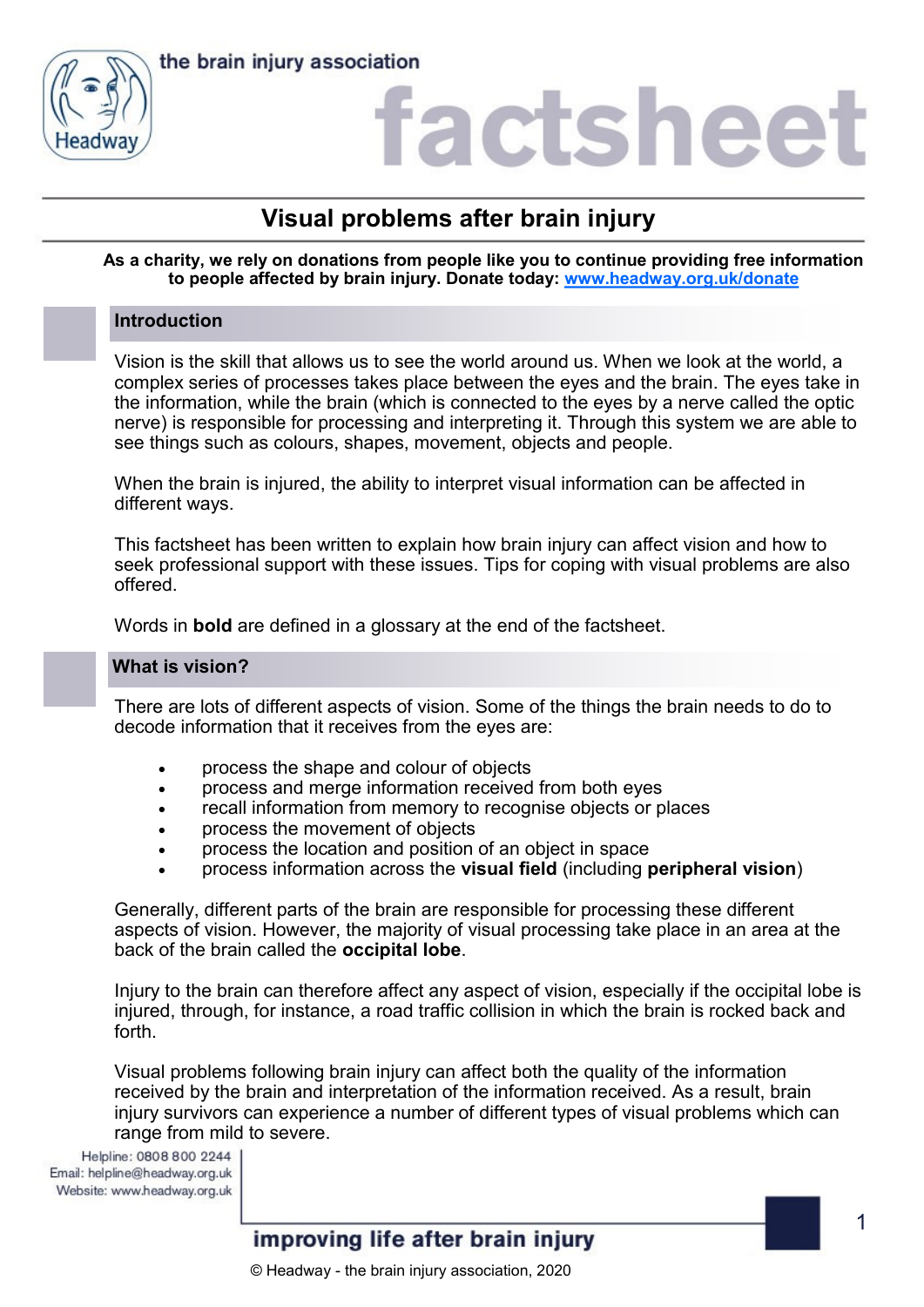

# **actshee**

#### **Types of visual problems**

#### **Visual acuity loss**

**Visual acuity** loss refers to a loss of clarity of vision, so that objects can seem blurry or unclear. This is also commonly known as 'blurred vision'. If this occurs after a **minor head injury**, such as through a sporting accident, it is very important to attend your nearest Accident and Emergency Department as soon as possible.

#### **Visual field loss**

Parts of the **visual field** can be lost or affected after brain injury so that there may be missing patches across a section of it (these may appear as black patches or fuzziness in a particular area). A brain injury survivor with visual field loss can lose half of their whole visual field (known as hemianopia), a quarter of the field (quadrantanopia) or parts of the field seen by each eye. Vision might also be lost or affected around the edges or towards the centre of the visual fields.

#### **Double vision**

Double vision is also known as diplopia. It causes two images of a single object to be seen at the same time. This occurs because the brain is unable to merge the information it is receiving from both eyes. As with blurred vision, if this is experienced after a **minor head injury** it is very important to attend your nearest Accident and Emergency Department as soon as possible.

#### **Nystagmus**

Nystagmus is a condition in which there is an involuntary rhythmic shaking of the eyes, which may occur from side to side, up and down or in a circular motion. This affects the quality of visual information received by the brain, and can cause symptoms such as vertigo or nausea. Nystagmus that develops after brain injury is known as acquired nystagmus.

#### **Blindness**

Complete blindness after brain injury is rare. For this to occur, there must be significant damage to the **optic nerves**, the visual pathways and areas of the brain, or the occurrence of a penetrative injury such as a gunshot injury.

#### **Visual agnosia**

This is a term that covers an inability to recognise objects. There are two different types of visual agnosia: 'apperceptive agnosia' and 'associative agnosia'. In apperceptive agnosia, there are problems with processing basic perceptual aspects of an object such as shape and colour, and integrating this information. A brain injury survivor with this type of agnosia can struggle with object identification. In associative agnosia, a survivor retains the ability to identify visual aspects of an object but fails to recall what it actually is. For instance, a survivor with associative agnosia holding a key might be able to describe its shape, how it feels and what it is used for, but fail to identify it as a 'key'.

Helpline: 0808 800 2244 Email: helpline@headway.org.uk Website: www.headway.org.uk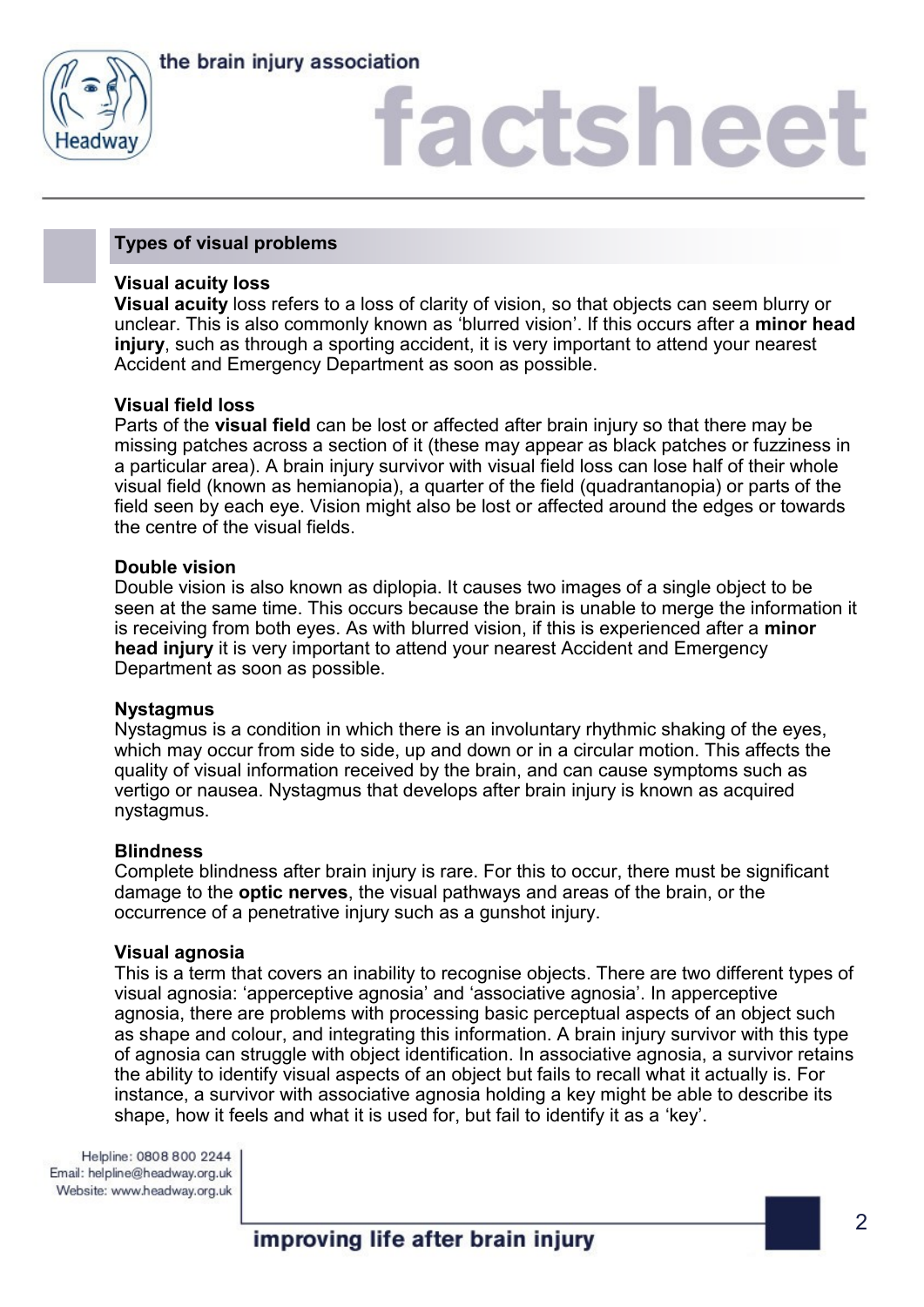



# factshee<sup>®</sup>

### **'Face blindness'**

Known as 'prosopagnosia', this is a specific type of agnosia and refers to a person being unable to interpret and recognise faces, including loved ones or famous faces. In extreme cases, a person may even be unable to recognise themselves. This occurs when a particular part of the brain responsible for processing faces, known as the fusiform face area is affected. For more information on this, see the Headway factsheet *Prosopagnosia - [face blindness after brain injury.](https://www.headway.org.uk/media/2816/prosopagnosia-face-blindness-after-brain-injury-factsheet.pdf)* 

#### **Visual neglect**

This is sometimes referred to as 'hemineglect' or simply 'neglect'. In this condition, a person fails to attend to visual information on one of their sides even though they can actually see it. They may, for instance, fail to eat half of their plate of food, or fail to brush their hair or teeth on one side. While hemineglect is, strictly speaking, more of a problem with attention than vision, it can be misinterpreted as a visual problem unless careful observation or testing is done.

#### **Photophobia**

This is an increased sensitivity to light, to the point where it causes discomfort or pain. In some cases this sensitivity might be to a particular type of light. It is a commonly reported visual problem after sustaining a traumatic brain injury, but research has found that in around half of cases it does improve over time. Photophobia can make some survivors reluctant to going outdoors or into bright places.

#### **Colour vision changes**

While most cases of colour blindness occur from birth, it can also happen after brain injury - this is known as cerebral achromatopsia. For people with this issue, colours may appear different, washed out or, in more severe cases, shades of grey. Loss of colour vision can affect enjoyment of things such as food or can cause safety concerns, for instance if a survivor struggles with identifying traffic light colours.

#### **Depth perception**

Otherwise known as stereopsis, this skills allows us to judge the distance between objects to enable us to do things such as assessing how far away something is. A brain injury survivor with this issue might struggle to reach out for objects, climb stairs safely, drive or navigate around.

#### **Motion vision**

Otherwise known as akinetopsia, this is the ability to process movement of objects, such as people walking, cars driving or birds flying. To brain injury survivors with motion vision problems, such things may appear as static images rather than smoothly moving objects.

#### **Impact of visual problems**

Vision is one of our most important senses, as it allows us to navigate our way around the world. Experiencing problems with vision can make some brain injury survivors feel a

Helpline: 0808 800 2244 Email: helpline@headway.org.uk Website: www.headway.org.uk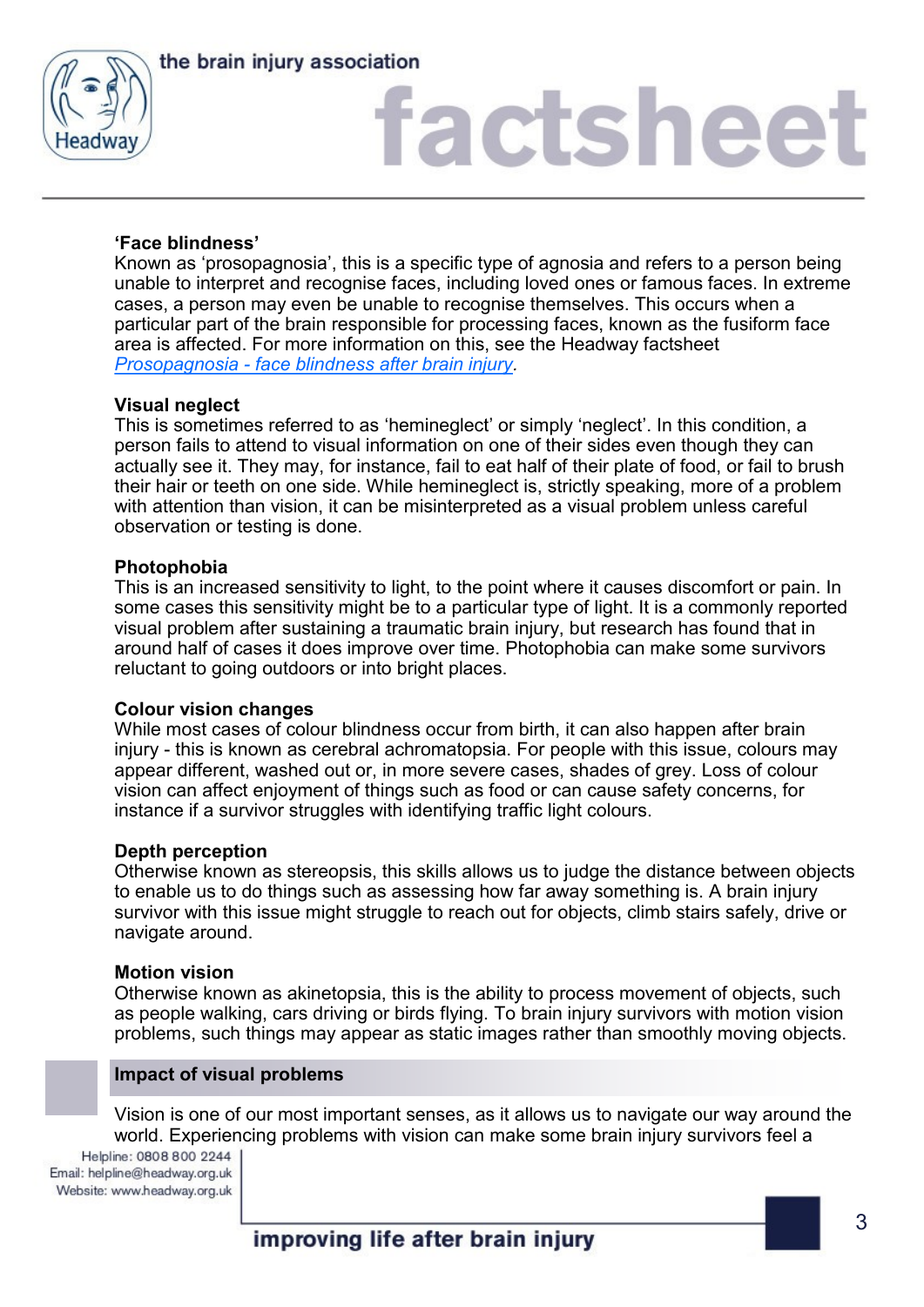



### factshee<sup>®</sup>

sense of loss, grief, depression or anger, as their perception of the world changes and this can affect their quality of life, relationships or safety.

If you feel upset about visual problems after brain injury and need emotional support with this, please consider contacting our helpline on 0808 800 2244 (Monday - Friday, 9am - 5pm) or [helpline@headway.org.uk.](mailto:helpline@headway.org.uk)

When vision is affected, it can have a major impact on a range of day-to-day skills that we rely on to safely get around. Some examples of this are offered below.

#### **Dizziness and balance problems**

As the body's balance system relies partly on visual information received, problems with vision can cause dizziness and balance issues. More information on this is available in the Headway factsheets *[Balance problems and dizziness after brain injury](https://www.headway.org.uk/media/2786/balance-problems-and-dizziness-after-brain-injury-causes-and-treatment-factsheet.pdf) - causes and [treatments](https://www.headway.org.uk/media/2786/balance-problems-and-dizziness-after-brain-injury-causes-and-treatment-factsheet.pdf)* and *[Balance problems and dizziness after brain injury](https://www.headway.org.uk/media/2787/balance-problems-and-dizziness-after-brain-injury-tips-and-coping-strategies-factsheet.pdf) - tips and coping [strategies.](https://www.headway.org.uk/media/2787/balance-problems-and-dizziness-after-brain-injury-tips-and-coping-strategies-factsheet.pdf)* 

#### **Driving**

Driving relies heavily on the ability to quickly and accurately interpret visual information from the whole visual field. For instance, hazards can appear on the road any time, and a driver must be able to detect these before they become a danger and respond accordingly. As such, a person may be unable to drive if their vision has been affected after brain injury. Other effects of brain injury can also affect driving ability.

If you have had a significant brain injury and want to drive, you **must** inform the relevant licensing authorities. Failure to do this could result in a fine of up to £1,000. More information on this is available in the Headway booklet *[Driving after brain injury.](https://www.headway.org.uk/media/3992/driving-after-brain-injury-e-booklet.pdf)* 

#### **Employment and education**

While vision can be an important part of many people's employment or education, not all jobs rely heavily on it. Further, as part of the Equality Act (2010), all employers are required to make reasonable adjustments to the workplace for a disabled employee, so where vision may be limited, it is often possible to have adjustments made to the role or workplace environment. For example, brighter lights could be used where this helps, or audio recordings could be made of meetings rather than relying on written notes.

Further information on this is available in the Headway factsheets *[Returning to work after](https://www.headway.org.uk/media/4130/returning-to-work-after-brain-injury-factsheet.pdf)  [brain injury,](https://www.headway.org.uk/media/4130/returning-to-work-after-brain-injury-factsheet.pdf) [Brain injury: a guide for employers](https://www.headway.org.uk/media/4123/brain-injury-a-guide-for-employers.pdf)* and *[A guide to the Equality Act 2010.](https://www.headway.org.uk/media/4122/a-guide-to-the-equality-act-2010-factsheet.pdf)* 

#### **Reading**

Reading is an activity that people rely on for many day-to-day aspects of life, as well as leisure. Reading material can be made available in a range of different formats to assist people with visual problems. For instance, where vision is limited, audio books, increased brightness, text-to-speech readers and smartphone magnifiers can be used instead.

Helpline: 0808 800 2244 Email: helpline@headway.org.uk Website: www.headway.org.uk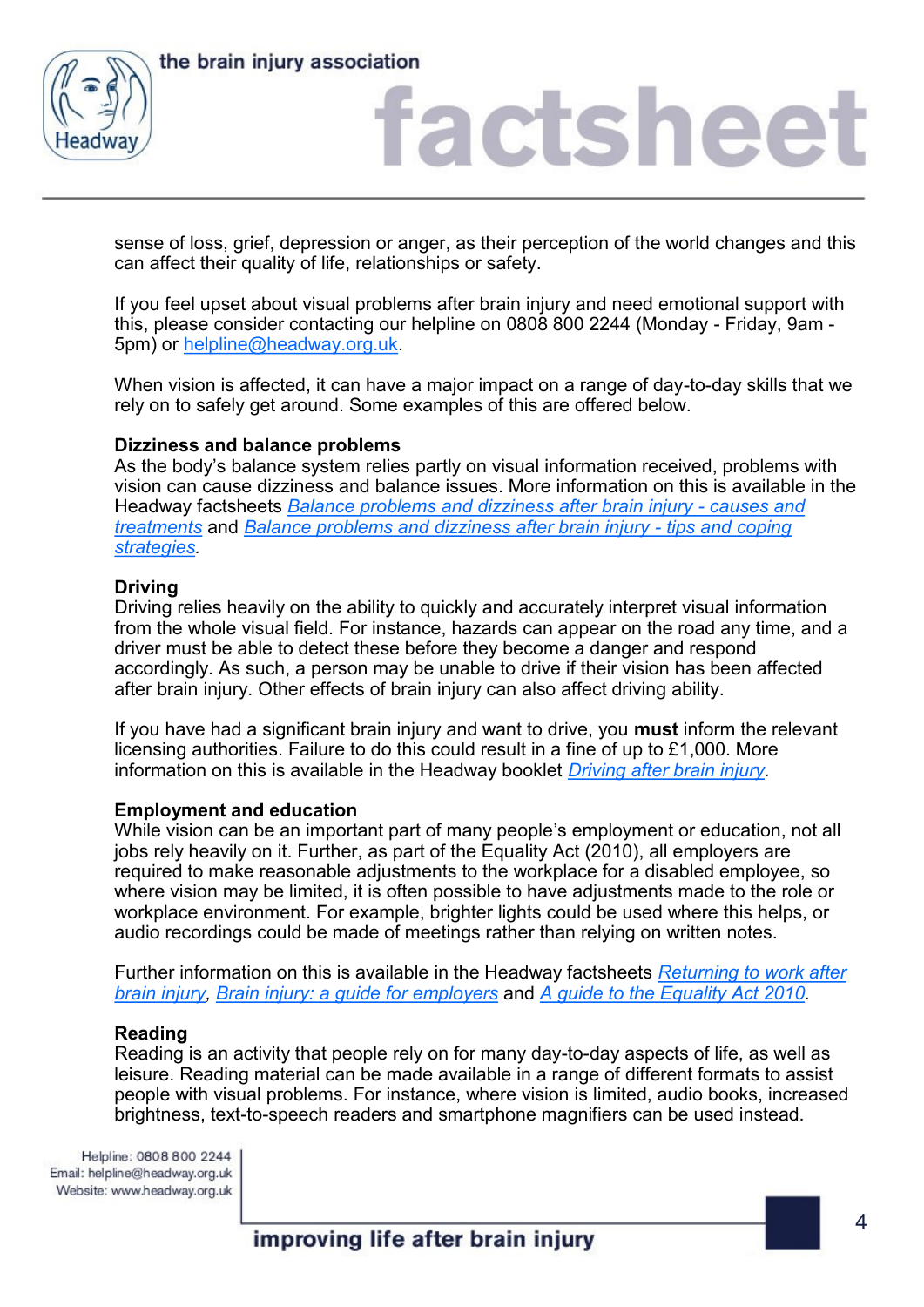



# factsheet

Marking the tops of pages with brightly coloured sticky tabs can help people with visual neglect to attract their attention to neglected pages. Some people with hemianopia or quadrantanopia may also find it easier to read if the page is rotated by 90 degrees.

#### **Socialising**

We often rely on vision to socialise, for instance to recognise people we are meeting up with. This can be problematic if, for instance, a person has prosopagnosia (see section *Types of visual problems)*. Navigating around can be challenging, or even risky, especially if parts of the visual fields are blurry or missing. If you have visual problems it can be helpful to talk these through with your friends so that you are socialising in an environment that is comfortable and safe for you. For guidance on talking to friends about the effects of brain injury, see the Headway factsheet *[Brain injury: a guide for friends.](https://www.headway.org.uk/media/4990/brain-injury-a-guide-for-friends-factsheet.pdf)* 

#### **Diagnosing and treating visual problems after brain injury**

The visual pathway is a complex one, consisting of multiple stages between the eye and the brain. As a result, diagnosis can often be delayed even when visual problems have been detected, as clinicians need to identify whether the problems relate to the brain itself or the eyes.

Problems with vision can be assessed and, if possible, treated within hospitals. Often this will be within an eye clinic. Some hospitals have Eye Clinic Liaison Officers who can assist with getting appropriate support.

Some basic visual tests such as **visual acuity** or **visual field** tests can be completed to test for visual problems. In some cases, it may be more useful to examine damage to the brain using neuroimaging tools such as CT or MRI scans. For more information on this, see the Headway factsheet *[Scans and tests after brain injury.](https://www.headway.org.uk/media/5375/scans-and-tests-after-brain-injury-factsheet.pdf)* 

Where colour vision is affected, there are a number of colour vision tests that can be administered, such as the Ishihara Plate Test.

Ideally, a brain injury survivor with visual problems should be assessed by a neuro-ophthalmologist. These eye doctors specialise in the brain's role in the visual system. Although neuro-ophthalmologists are not commonly found across the UK, it is always worth speaking to your GP or an optician in the first instance about trying to get a referral to one.

**Ophthalmologists** or **orthoptists** can also diagnose and treat the range of visual problems that commonly occur after brain injury, and are much more accessible in the UK. Again, you should speak to your GP or an optician about getting a referral to these professionals.

Some of the professionals listed above may also work in private practice.

Helpline: 0808 800 2244 Email: helpline@headway.org.uk Website: www.headway.org.uk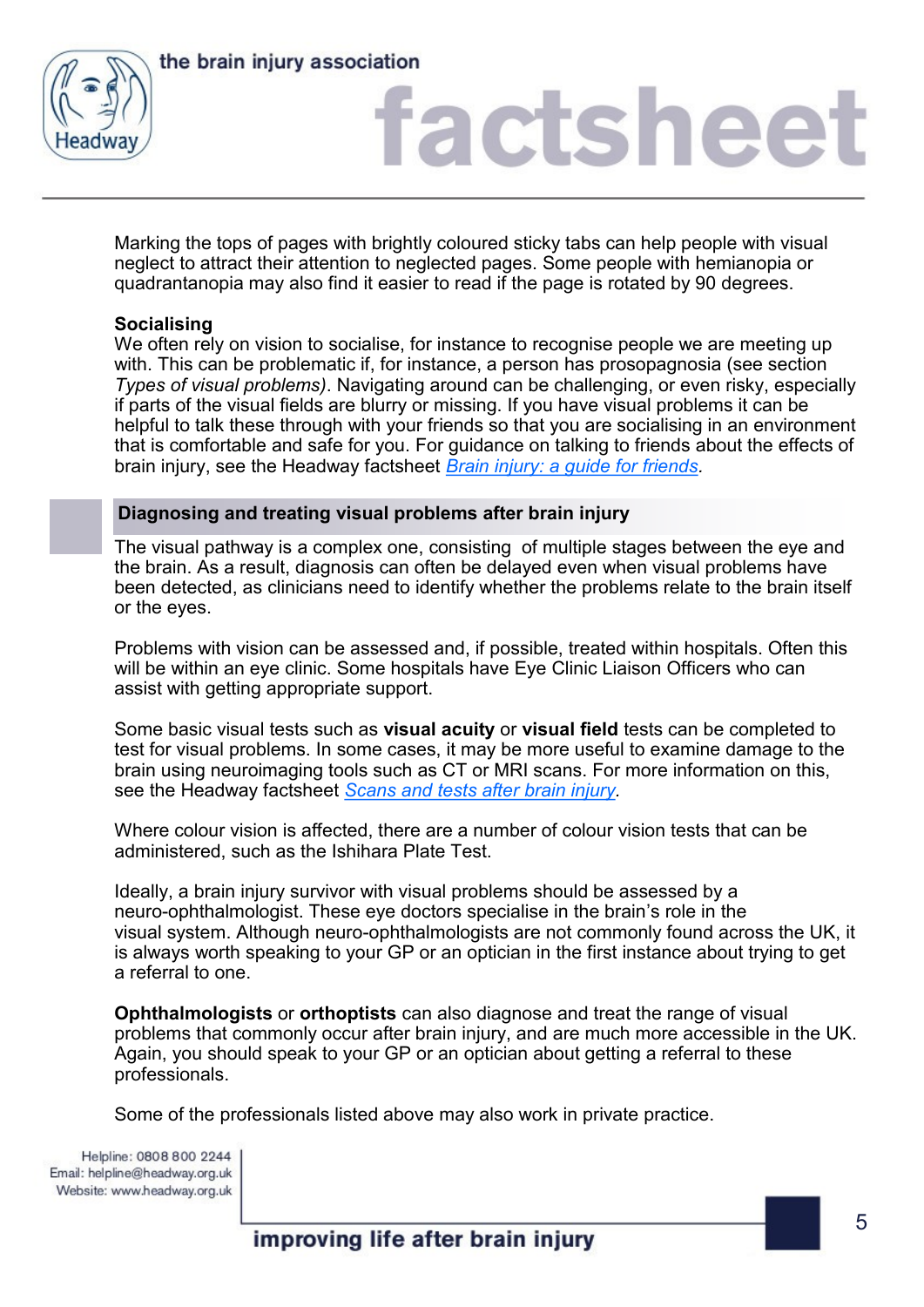

# factsheet

Surgery can sometimes help visual problems that have arisen following eye damage caused by brain injury, for instance if there is bleeding in the eye or if activity in the muscles surrounding the eye need correcting following an injury to the brain. However, the use of this method is very specialised and will depend upon the exact nature of the visual problem at hand.

### **Tips for coping with visual problems after brain injury**

As there are such a wide range of different types of visual problems after brain injury, there is no single way of coping with them. However, the following strategies are commonly used methods to help with managing visual problems after brain injury.

- Less complex visual problems such as double vision can sometimes be corrected with the use of adjusted glasses or contact lenses, so an optician might be able to help with these.
- Adapted technology can make it more comfortable for you to use devices such as mobile phones and computers. For instance, many devices come with adjustable screen settings so that you can make text larger or more contrasted, or the screen can be made brighter. You could also use a screen reader, through which your computer or mobile can read text aloud.
- Use items with bigger features, such as clocks with large numbers or books and screens with large text. Some items such as telephones and remote controls are also available with larger buttons.
- Keep walkways clutter-free to minimise the risk of tripping.
- Take things at a slower pace where you can, especially if you have issues such as dizziness or balance problems. This can include physically slowing down i.e. walking, reading or moving more slowly, or taking the time to focus on things more carefully than you did before your injury.
- Visual prompts can help with some types of visual problems such as visual agnosia, prosopagnosia or visual neglect. For example, reminding people with visual neglect to turn their attention towards the neglected side of space can sometimes help. For people with prosopagnosia, focusing on non-facial features of a person, such as the person's voice or hairstyle, can help with identifying them. For more tips on coping with prosopagnosia, see the Headway factsheet *Prosopagnosia - [face blindness after brain injury.](https://www.headway.org.uk/media/2816/prosopagnosia-face-blindness-after-brain-injury-factsheet.pdf)*
- Consider exploring visual awareness exercises or games if you have difficulties with attending to different areas of your vision.

Helpline: 0808 800 2244 Email: helpline@headway.org.uk Website: www.headway.org.uk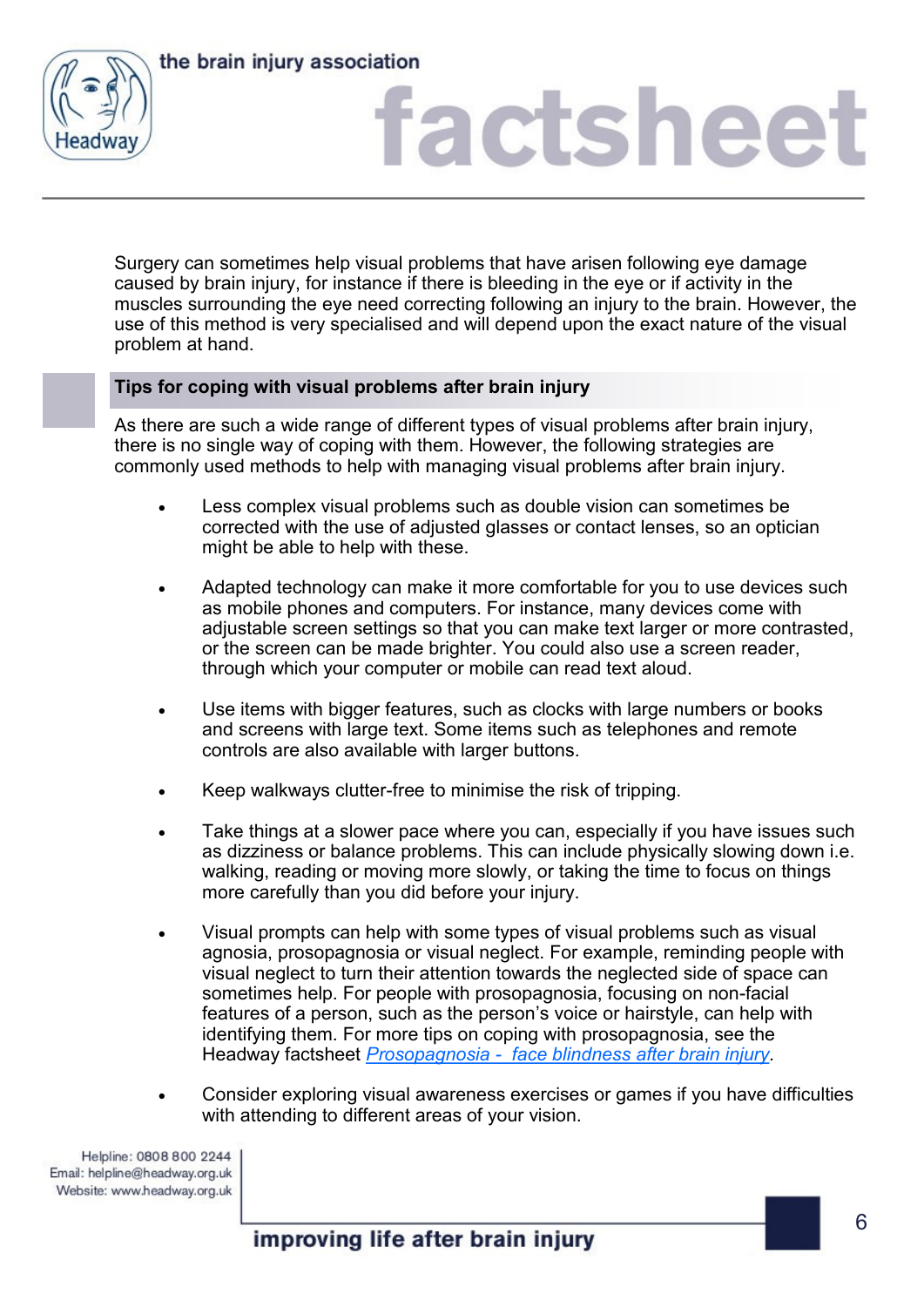

# factsheet

- Contact your local authority's social services team for advice on how they can help. For instance, they might be able to offer personal care at home, help with shopping or arrange for adaptations to be made to your home to make it easier for you to get around safely and comfortably.
- While some people with photophobia use darkened sunglasses, research suggests that in some cases these might actually prolong or worsen sensitivity to light. Instead there may be certain types of tinted glasses that can help. A neuro-opthmologist, or some specialist optometrists (opticians) can explore this option with you and help you to find a tint that is comfortable for you (different tints work for different people).
- If your vision is affected to the point where you are struggling to cope on a day-to-day basis, consider whether you would find it beneficial to register as visually impaired. An ophthalmologist can assess whether you would be eligible to register as either Sight Impaired or Severely Sight Impaired depending on the severity of your visual problems. Registering as visually impaired makes your GP and local social services team aware of your visual problems, which can ensure that you receive support from them accordingly.
- If you struggle with safely getting around by yourself, you could consider getting a guide dog. Remember that even though guide dogs have been trained to offer assistance, getting a dog can be a big commitment. You can get advice on whether this is a suitable option for you from organisations such as Guide Dogs [\(www.guidedogs.org.uk\)](https://www.guidedogs.org.uk/).
- Most importantly, don't be afraid to ask for help! This can be from family, friends or even day-to-day encounters, such as someone standing at a bus stop with you, or someone working in a supermarket. You may find it helpful to show them your Headway Brain Injury Identity Card. To learn more about the card and apply, visit [www.headway.org.uk/supporting](https://www.headway.org.uk/supporting-you/brain-injury-identity-card/)-you/brain-injury-identity[card.](https://www.headway.org.uk/supporting-you/brain-injury-identity-card/)

### **Conclusion**

This factsheet has offered a brief overview of some of the common visual problems that can occur following brain injury. We hope that the information presented here has helped you to understand how vision can be affected following injury to the brain and what can be done to help with visual problems.

To talk through any of the information in this factsheet, you can contact the Headway helpline on 0808 800 2244 or [helpline@headway.org.uk.](mailto:helpline@headway.org.uk)

For further information on brain injury, see the Headway website [www.headway.org.uk.](http://www.headway.org.uk)

Helpline: 0808 800 2244 Email: helpline@headway.org.uk Website: www.headway.org.uk